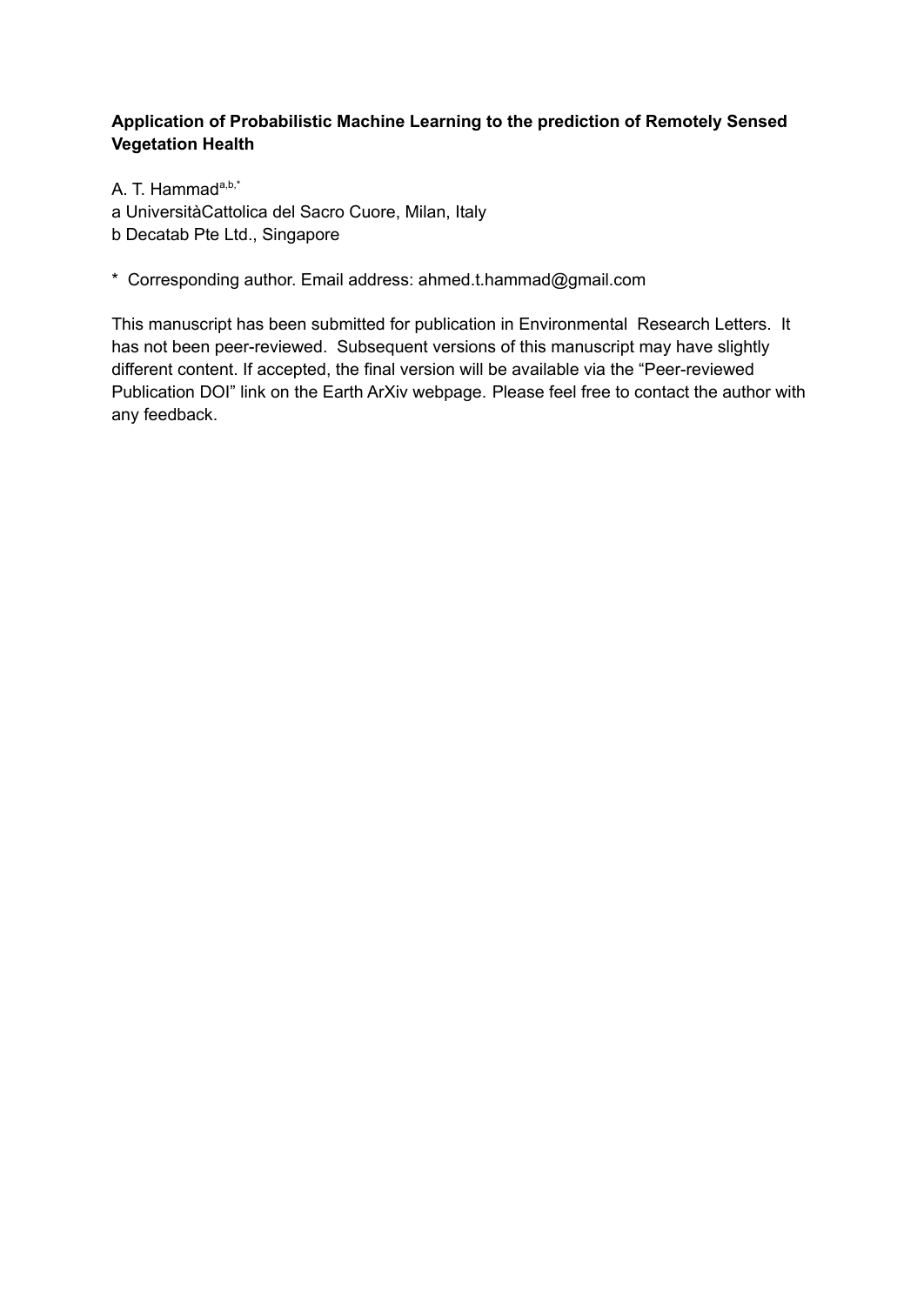# Application of Probabilistic Machine Learning to the prediction of Remotely Sensed Vegetation Health

A. T. Hammada,b,<sup>∗</sup>

<sup>a</sup> Università Cattolica del Sacro Cuore, Milan, Italy  $b$  Decatab Pte Ltd., Singapore

# Abstract

Every prediction of the future carries some level of uncertainty; making this explicit is challenging. This paper introduces a Probabilistic Machine Learning algorithm, namely the Natural Gradient Boosting algorithm, as a modelling tool for predicting the Vegetation Health Index, a proxy for monitoring vegetation stress in response to changing weather conditions. It then elaborates on the time heterogeneity of the probabilistic predictions generated by the model over one year on West Java, the most populated Indonesia region, providing important consideration for Food Security. The results highlight that while 94% of the observed values fall within the model's 95% prediction interval, during February and March, the probability of reaching critically low levels of VHI below 40 is above 75%. The paper foster the multidisciplinary literature linking the use of remotely sensed vegetation health data with Food Security by incorporating uncertainty in predicting the impact of changing weather conditions on Food Security. Keywords: vegetation health, remote sensing, probabilistic machine learning, machine learning, Indonesia, food security

#### 1. Introduction

The relation between weather and poor harvests has ceaselessly been a concern for many actors and stockholders in the field of agricultureKogan et al. (2005). The literature on food security has highlighted how climate change has a substantial impact on food supply and accessibility which in turn affect human health, food production and distribution channels (Anderson et al., 2020; Mbow et al., 2020). On the biological level, climate change has been shown to hindering plant growth and health (Mora et al., 2015), and the impact on global crop yields has been already estimated to be equivalent to a decrease ranging from 3% to 10% per degree of warming above historical levels (Porter et al., 2014). In this scenario, it has become of the utmost importance to monitor and provide reliable predictions of the future condition of vegetation health to allocate scarcer resources better and ensure food security.

On this meter, Remote Sensing enables collecting a variety of information over large spatial areas and on different resolution scales. The scientific community has made extensive use of satellite imagery for

<sup>∗</sup>Corresponding author. E-mail address: ahmed@decatab.com. Decatab Pte. Ltd. 20 Collyer Quay #09-01 Singapore (049319).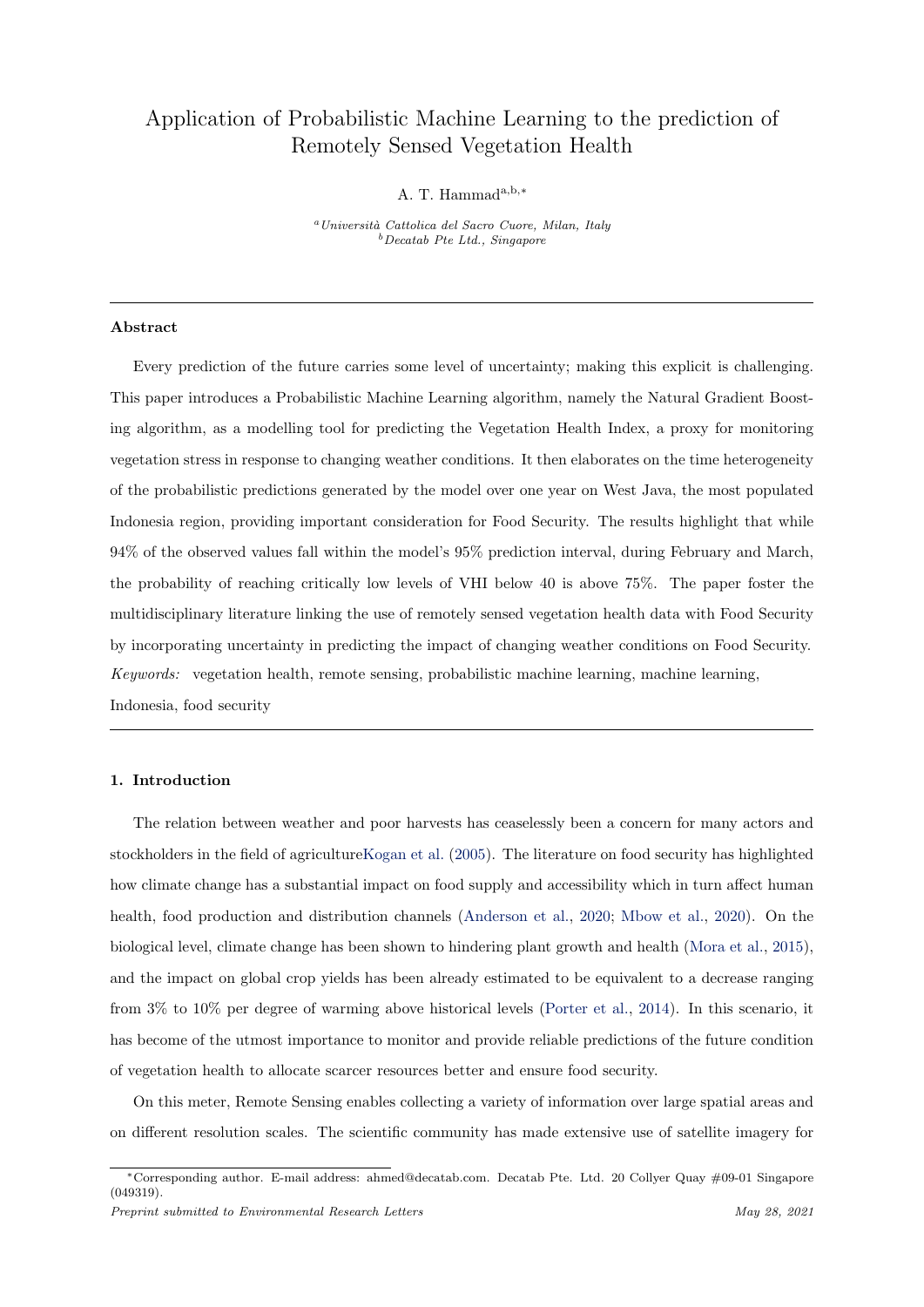mapping and monitoring changes in land cover and estimating geophysical and biophysical characteristics of the soil. By characterising natural features on the ground and monitoring their changes over time, remote sensing applications have supported policy-making on different levels (Sishodia et al., 2020). High-resolution satellite data have enabled tracking regional patterns and rates of forest utilisation and distribution. In the last decade, much attention has been dedicated to understanding the climate system and its changes, especially due to climate change. Here, satellite imagery has provided significant advances to investigate climate change-induced processes in the long and short term through the development of global climate models (Bosetti et al., 2006), Climate Extreme Indices (Mistry, 2019) and Vegetation Health Indices (Kogan, 2002; Kogan et al., 2004; Kogan, 2019).

The field's technical and methodological advances have brought a multitude of indexes to monitor several vegetation aspects (Xue and Su, 2017). The Vegetation Health Index (Kogan, 1997, 1987) is one such index that characterises vegetation health and has been often used to estimate crop condition and predict yield (Kogan, 1990; Orlovsky et al., 2010; Rahman et al., 2009; Zuhro et al., 2020).

On the other hand, Machine Learning algorithms have opened up new frontiers and enabled the development of new tools for analysing satellite imagery, providing better and more nuanced insights. Scientists have used Machine Learning and Satellite Imagery to monitor tropical forest carbon stocks (Csillik et al., 2019), to identify and classify the direct drivers of deforestation (Irvin et al., 2020) and to estimate the effect of public policies on agricultural productivity (Hammad et al., 2021). Machine Learning algorithms provide unprecedented and promising results thanks to their ability to find patterns underlying the complex nonlinear relations that characterised environmental variables. Remote Sensing and Machine Learning has advanced our knowledge of the nexus between climate change and vegetation health and provided accurate predictions of future scenarios. Nevertheless, Probabilistic Machine Learning has highlighted the importance of accompanying any statement about the future with a quantification of its uncertainty to give a complete picture of the possible scenarios and better inform decision-making by land managers, farmers, and policymakers (Duan et al., 2020; Ghahramani, 2015; Gneiting and Katzfuss, 2014; Palmer, 2012).

The aim of this paper is twofold. Firstly is to provide a review of the methodological background of Probabilistic Machine Learning and Remotely Sensed Vegetation Health. Secondly, to practically demonstrate the use of Probabilistic Machine Learning to predict one-month ahead the Vegetation Health Index over West Java, the most populated region of Indonesia, and explore the time heterogeneity of the probabilistic predictions.

The paper foster the multidisciplinary literature linking Food Security with the use of remotely sensed vegetation health data and the latest advances in the field of Probabilistic Machine Learning, incorporating uncertainty in the prediction of the impact of changing weather conditions on Food Security.

The remainder is structured as follows: Section 2 provides an overview of the theory behind the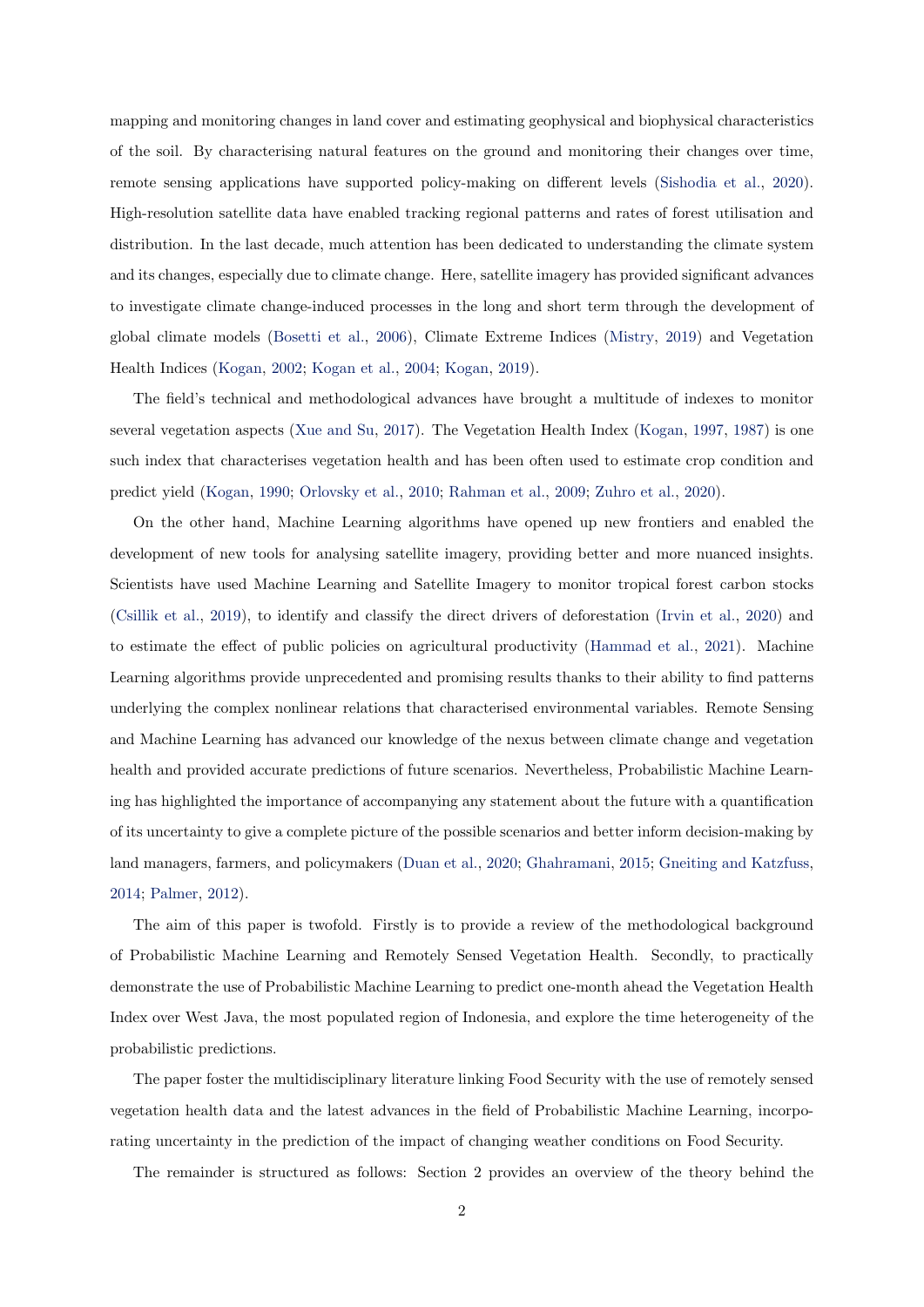measurement of Vegetation Health through remote sensing and the methodological background of Probabilistic Machine Learning with an emphasis on the Natural Gradient Boosting algorithm that will be used in Section 3. This section describes the study area, the data and the statistical modelling routine. Section 4 presents the analysis results, and Section 5 elaborates on the strengths and limitations of the analysis.

# 2. Background

#### 2.1. Vegetation Health

The literature on the assessment of agricultural productivity has taken great advantage of satellite technologies, and several indices have been developed to characterise land cover with a specific focus on vegetation health. As defined by Kogan (2019, p.52):

Vegetation health is the method designed to derive vegetation condition (favorable, unfavorable, normal, etc.) or health (healthy, unhealthy, stressed, etc.) in response to changing weather (precipitation, temperature, and others) in each ecosystem and climate.

Remote sensing instruments detect light within the electromagnetic spectrum of an object when it is illuminated. Depending on the source of energy used to illuminate the object, there are two ways to collect remote data. Actively, that is, a sensor device emits a signal on the object of interest, and the sensor captures its reflection. Passively, when the natural sunlight reflection of the object is used (Woodhouse, 2017). An import implication for measuring vegetation health using remote sensing instruments is that plants absorb most of the light as part of photosynthesis. Specifically, vegetation absorbs the secondhighest amount of solar energy in the visible range of the solar spectrum, which turns to increase the photosynthetic rate and green mass accumulation. Hence healthy plants reflect more near-infrared (NIR) than visible red (RED). When a plant becomes unhealthy, it reflects more RED and less of the NIR. This finding brought to the introduction of the Normalized Difference Vegetation Index (NDVI) measured as the ratio of the difference of the red RED and NIR radiance over their sum as in equation 1 (Kriegler et al., 1969).

$$
NDVI = \frac{(NIR - RED)}{(NIR + RED)}\tag{1}
$$

Based on the NDVI, Kogan (1987, 1990) proposed three alternative indexes. The Vegetation Condition Index (VCI), the Temperature Condition Index (TCI) and the Vegetation Health Index (VHI). The VCI is expressed as the relation between the value of the NDVI during a chosen composite period of analayis to the long-term minimum NDVI, normalized by the range of NDVI values calculated from the long-term record of the period of interest (equation 2 ). VCI evaluates the current vegetation health compared to the historical trends and is designed to disentangle the weather-related component of the NDVI from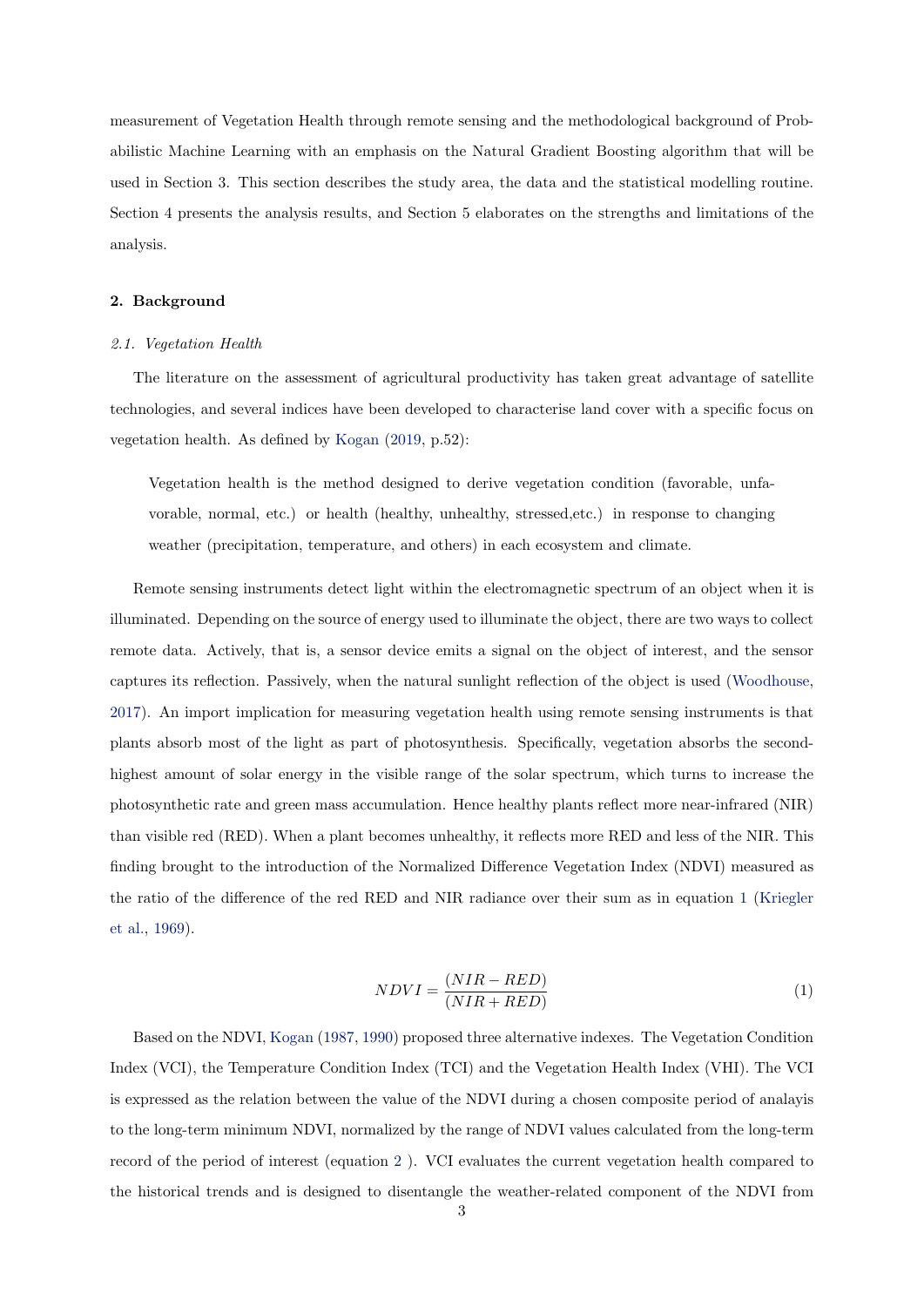the other environmental components. The TCI is similar to the VCI, but it is based on the brightness temperature (BT) (equation 3) extracted from the thermal band (Ch 4) of the Advanced Very High-Resolution Radiometer (AVHRR) and it captures the vegetation stress induced by abnormal temperature fluctuations and excessive wetness. Finally, the VHI combine VCI and TCI to assess the total moisture and thermal impacts on vegetation health (equation 4). The three indices range from 0 (very healthy) to 100 (very unhealthy), with values from 40 to 0 indicating increased vegetation stress and 60 to 100 suggesting better vegetation health conditions.

$$
VCI = 100 \times (NDVI - NDVImin)/(NDVImax - NDVImin)
$$
\n(2)

$$
TCI = 100 \times (BTmax - BT)/(BTmax - BTmin)
$$
\n(3)

$$
VHI = a \times VCI + (1 - a) \times TCI \tag{4}
$$

The three Vegetation Health indexes developed by Kogan have been used extensively in the literature for monitoring the vegetation activity in response to weather-related drivers such as drought (Baniya et al., 2019; Kamble et al., 2019; Liang et al., 2017; Ma'rufah et al., 2017; Masitoh and Rusydi, 2019; Pei et al., 2018; Zuhro et al., 2020) and to evaluate crop production (Kogan, 1990; Orlovsky et al., 2010; Rahman et al., 2009).

The findings in the literature highlight that VHI correlates well with meteorological drought and agricultural drought in monsoonal rainfall areas (Ma'rufah et al., 2017) and, most importantly to be useful in predicting the yield of several grain crops such as corn in China (Kogan et al., 2005), wheat in the USA (Salazar et al., 2007), and rice in Bangladesh (Rahman et al., 2009) several months in advance of the harvest with considerable implication for advanced projections of food insecurity scenarios.

On the other hand, VHI was found to perform poorly in high latitude regions due to the assumption of inverse correlation between NDVI and BT that is not met in northern ecosystems where increasing temperatures support plants growth (Karnieli et al., 2006).

#### 2.2. Probabilistic Machine Learning

Uncertainty and its quantification are fundamental aspects of any environmental analysis, and they are now crucial aspects in the face of climate change and its complicated consequences. Epistemic uncertainty (caused by limited data and knowledge) and aleatory uncertainty (randomness or variability in the underlying variables) are virtually present in all projections of a future phenomenon (Helton et al., 2010). In the last decade, researchers in the field of Probabilistic Machine Learning have developed more sophisticated algorithms that provide reliable predictions and account for the inherent uncertainties of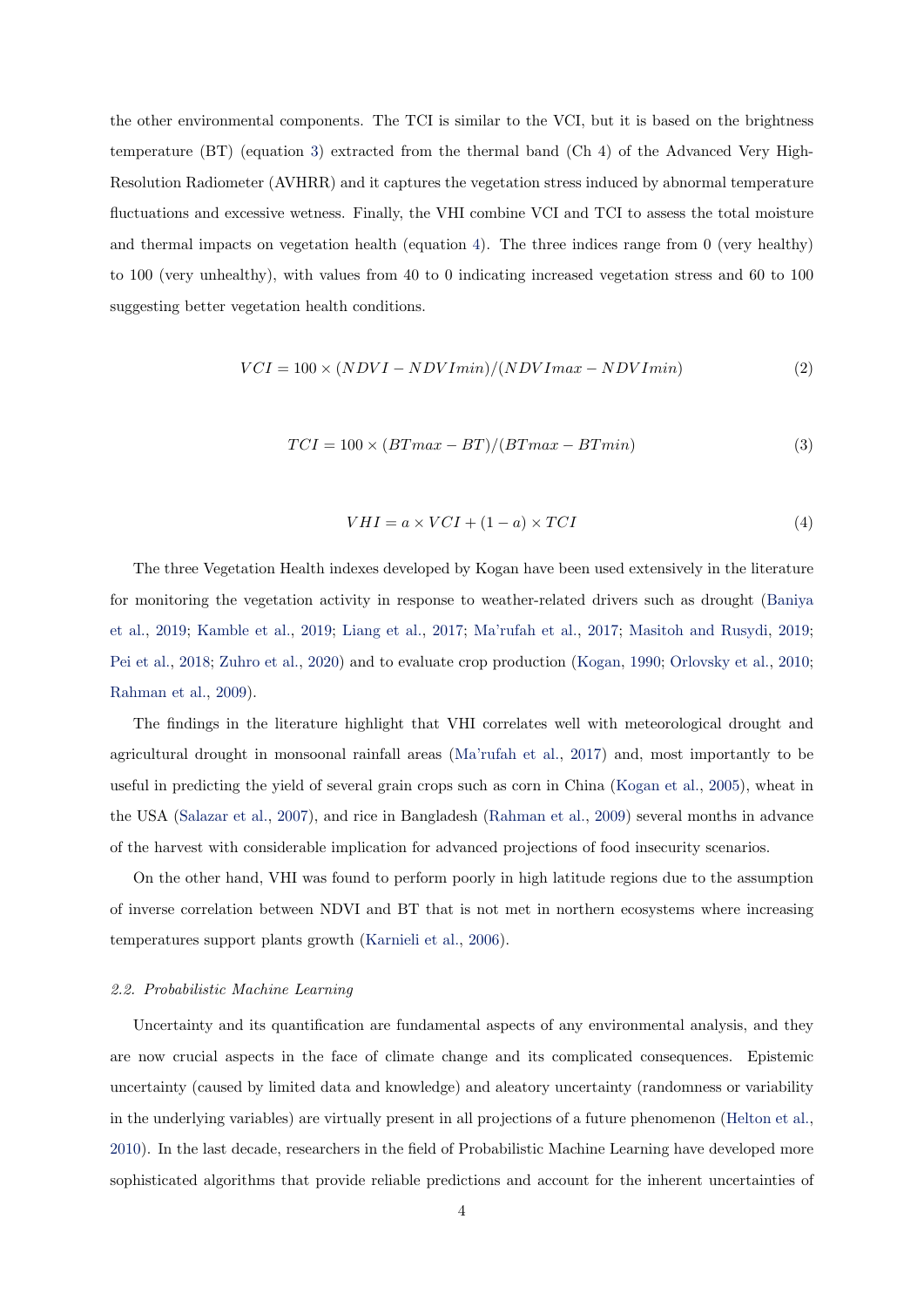Machine Learning algorithms (Duan et al., 2020; Ghahramani, 2015; Gneiting and Katzfuss, 2014; Kabir et al., 2018). By shifting from a pointwise estimation to a distribution estimation, we explicitly integrate the notion of uncertainty in our prediction while providing more comprehensive information to the enduser.

A typical Machine Learning algorithm, produce a point estimate as in equation 5

$$
E[y|x] \tag{5}
$$

where  $x$  indicates the set of covariates and  $y$  is the target variable. Instead, a probabilistic model estimates the conditional probability distribution as equation 6

$$
\mathcal{P}(y|x) \tag{6}
$$

The output is a full probability distribution over the entire outcome space that capture the potential values that the outcome could take, or in other words, a probabilistic model outputs a prediction interval where its width varies depending on the probable values of the target.

One of the latest advances in the field of Probabilistic Machine Learning is represented by the Natural Gradient Boosting (NGBoost) algorithm (Duan et al., 2020). NGBoost, is based on the Gradient Boosting Machine (GBM) algorithm (Friedman, 2001) a well established supervised machine learning technique where an ensemble of weak learners sequentially learn on the training objective residual of the previous learner.

The algorithm is made of three components, namely the Base Learner  $(q)$ , the assumed Parametric Distribution of the outcome of interest conditional on the covariates  $(\mathcal{P}_{\theta})$ , and the Scoring Rule (or Loss Function). As in other implementation of GBM, the set of covariates is passed to the chosen base learners (typically Decision Trees) but to train the model to predict the parameters of the chosen distribution (e.g. Normal) rather than predict the outcome as a point estimate. In this way, it is possible to produce a probability distribution of the predictions  $\mathcal{P}(y|x)$  over the outcome space. More specifically, each parameter  $\theta$  of a predicted conditional distribution  $\mathcal{P}_{\theta}$  are estimated through an additive combination of L base learners separately and scaled with stage-specific scaling factors  $\rho^{(l)}$  and common learning rate  $\eta$ (equation 7). Assuming that  $\mathcal{P}_{\theta}$  correspond to a normal distribution, we have  $g_{\mu}^{(l)}$  and  $g_{log\sigma}^{(l)}$ .

$$
y|x \sim \mathcal{P}\theta(x), \theta = \theta_0 + \eta \sum_{l=1}^{L} \rho^{(l)} \cdot g^{(l)}(x)
$$
\n
$$
(7)
$$

The estimated probability distribution is compared with the observed data, and a score is assigned to the forecast. The typical scoring rule used in a probabilistic regression model is based on the average negative log-likelihood (NLL). However, the authors also provide the Continuous Ranked Probability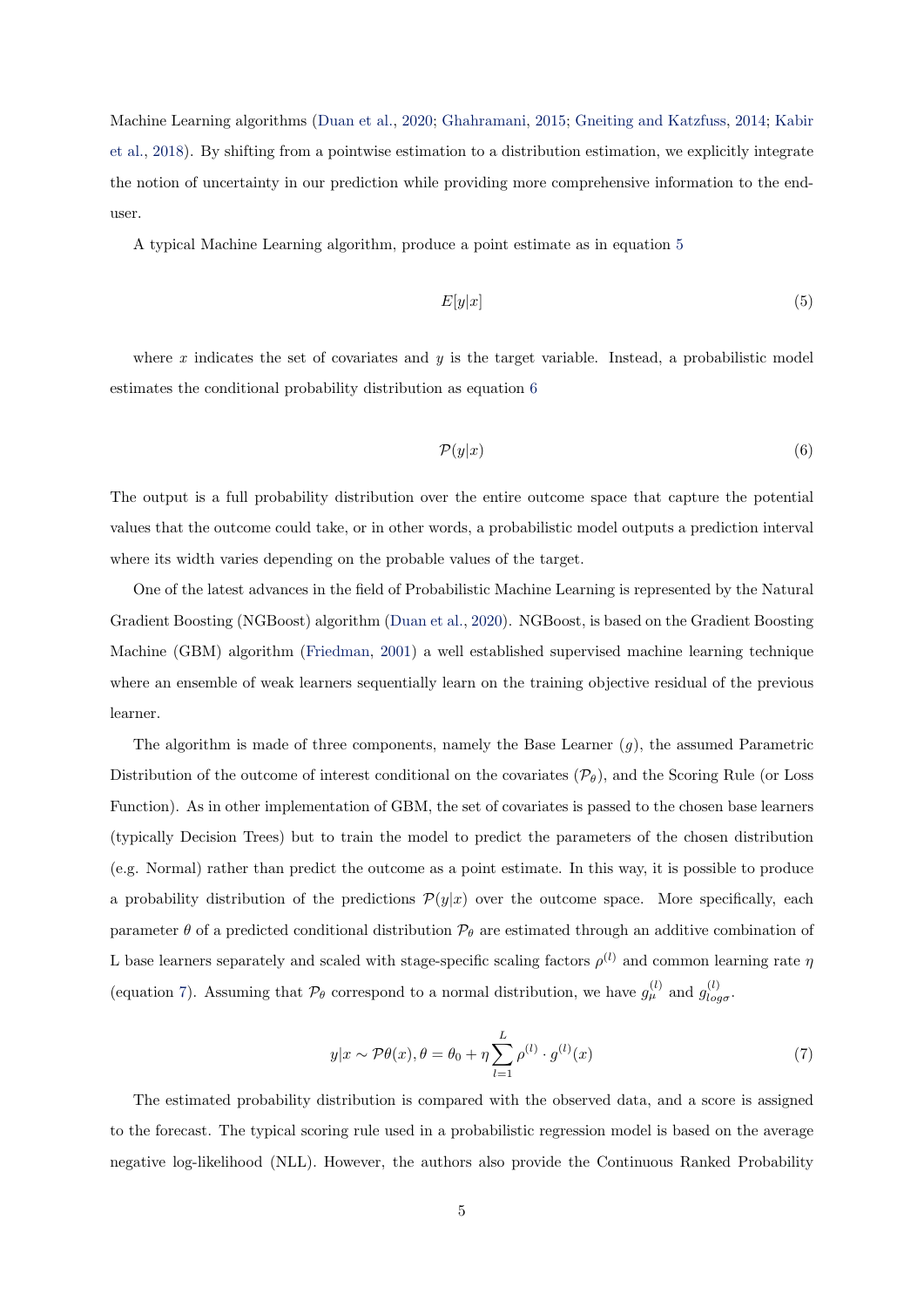Score (CRPS), a generalisation of the Mean Absolute Error (MSE), to a probabilistic model.

The key novelty of NGBoost is to overcome the inflexibility and constraints of existing probabilistic algorithms such as Bayesian Additive Regression Trees (BART) (Chipman et al., 2010) with the use of Natural Gradient. Natural Gradient features the use of the Fisher Matrix to scale the parameters updates following a log-likelihood function. Compared with the gradient used in other GBM implementations that is a first-order optimisation method, the Natural Gradient has the property of constraining the output distribution in each update step (Amari, 1998).

NGBoost has already been used successfully to predict Evaporation and Evapotranspiration (Başağaoğlu et al., 2020), air temperature (Peng et al., 2020), short-term solar irradiance (Zelikman et al., 2020) and, short-term prediction model of wind power (Li et al., 2020).

#### 3. Materials and methods

#### 3.1. Study area

West Java is the most populated province of the Indonesian Archipelago, with a population of  $50,103,251$  as of March 2021 (BPS, 2021). Spanning over  $35,377 \text{ km}^2$  (Figure 1), it is divided into 17 regencies and 620 districts, bringing together more than 1,000 urban villages and 4,000 rural villages. The most important crop is rice with a production of 9,016,772,58 tons over 1,586,888,63 hectares in 2020 (BPS, 2020a). Other important products includes, tea (90,499,27 ha), coconut (147,283,75 ha), coffee (47,082,48 ha), cocoa (7,013,78 ha) and palm oil (37,198,94 ha) (BPS, 2019). A tropical climate characterises West Java, with a wet season starting in October and ending around the April. Temperature ranges from a maximum of 32 degree Celsius to a minimum of 16 degree Celsius with an average of 25 degree Celsius. Precipitations are distributed mostly during the rainy season with a maximum of 112,6 cubic millimetre (BPS, 2016).

Turning to food security, West Java has already experienced extensive losses in rice production due to droughts, floods or pests. Between January to September 2020, more than 12 thousand ha of paddy fields were affected by these hazards (WFP, 2021). The number of individuals below the poverty line is estimated to be 3,920.2 thousand (BPS, 2020b), which corresponds to a Poverty Severity Index of 0.23 (BPS, 2020c). Child stunting ( 35.3%) due to malnutrition and poor access to food is also a significant issue related to food security (UNICEF, 2018).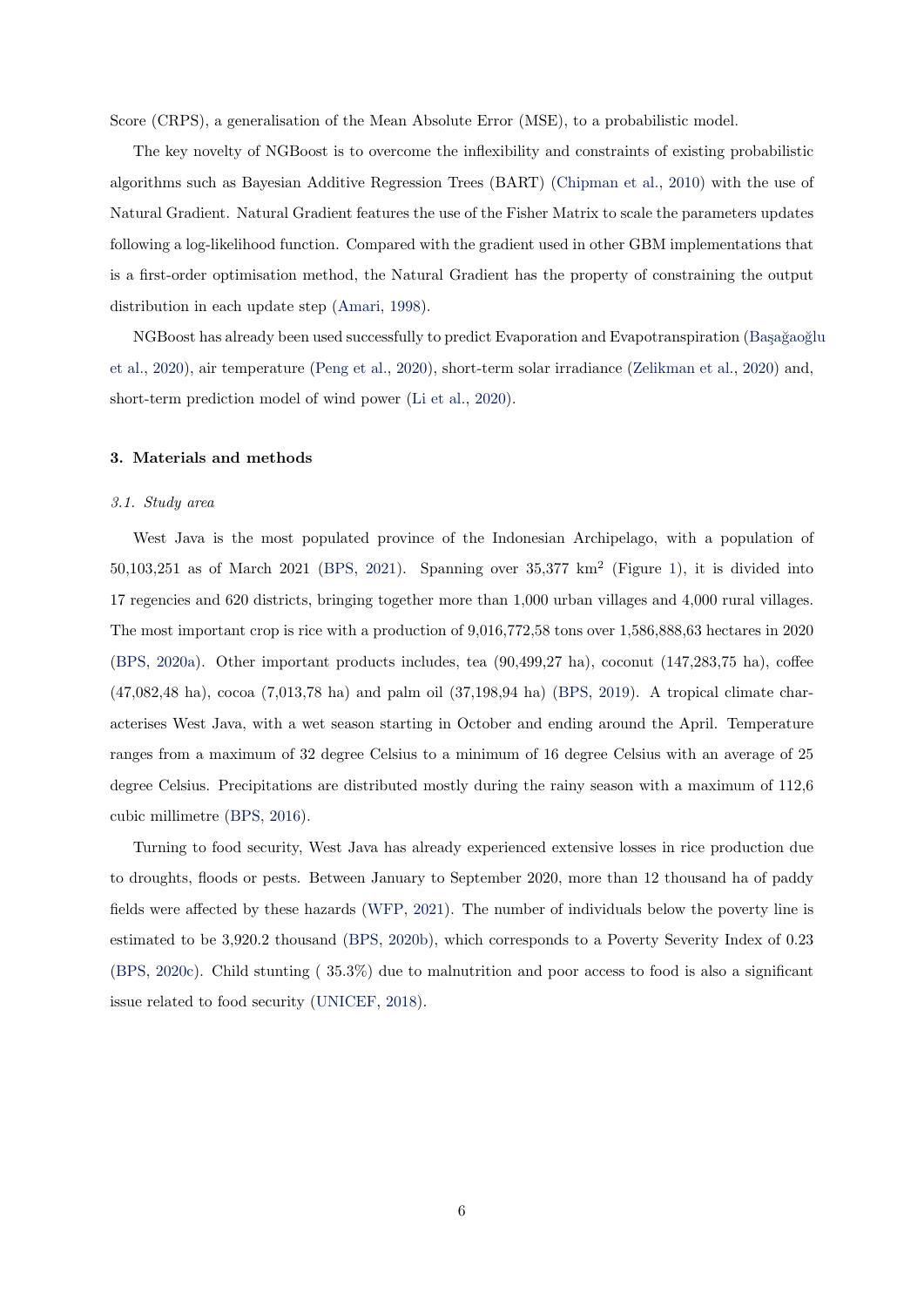

Figure 1: Map of the West Java and its geographical location

#### 3.2. Data sources and processing

The analysis is based on a combination of remotely sensed and atmospheric data detailed in Table 1 from the first week of May 2000 to the last week of January 2021. The primary outcome of the analysis is the VHI over cropland produced from the National Environmental Satellite, Data, and Information (NESDIS) part of the National Oceanic and Atmospheric Administration (NOAA). The data is available from 1981 with 4 km spatial and 7-day composite temporal resolution. To capture the long-term contribution of climate on vegetation health, yearly means of precipitation and temperature are included as covariates. For the short-term weather contribution, monthly rainfall, temperature, humidity, solar radiation means, and the total amount of rain by month are used. Raw covariates data are masked over cropland pixels on the Google Earth Engine platform (Gorelick et al., 2017) using the GFSAD1000 gridded cropland product (Teluguntla et al., 2015); then, the mean value of each variable is extracted for each day of the study period over West Java.

The masked data are than imported into the R scientific programming environment, where the data.table (Dowle et al., 2019) library is used to combine the data and apply additional processing to generate a set of features that could enhance the accuracy of the model for a one-month ahead prediction and capture trends and seasonality in the time series. This includes lagged feature of each variable, rolling sum of rain and rolling mean of rain, temperature, humidity and solar radiation over the previous month. Year, month, week of the year, and sine and cosine function of time (for week, month, and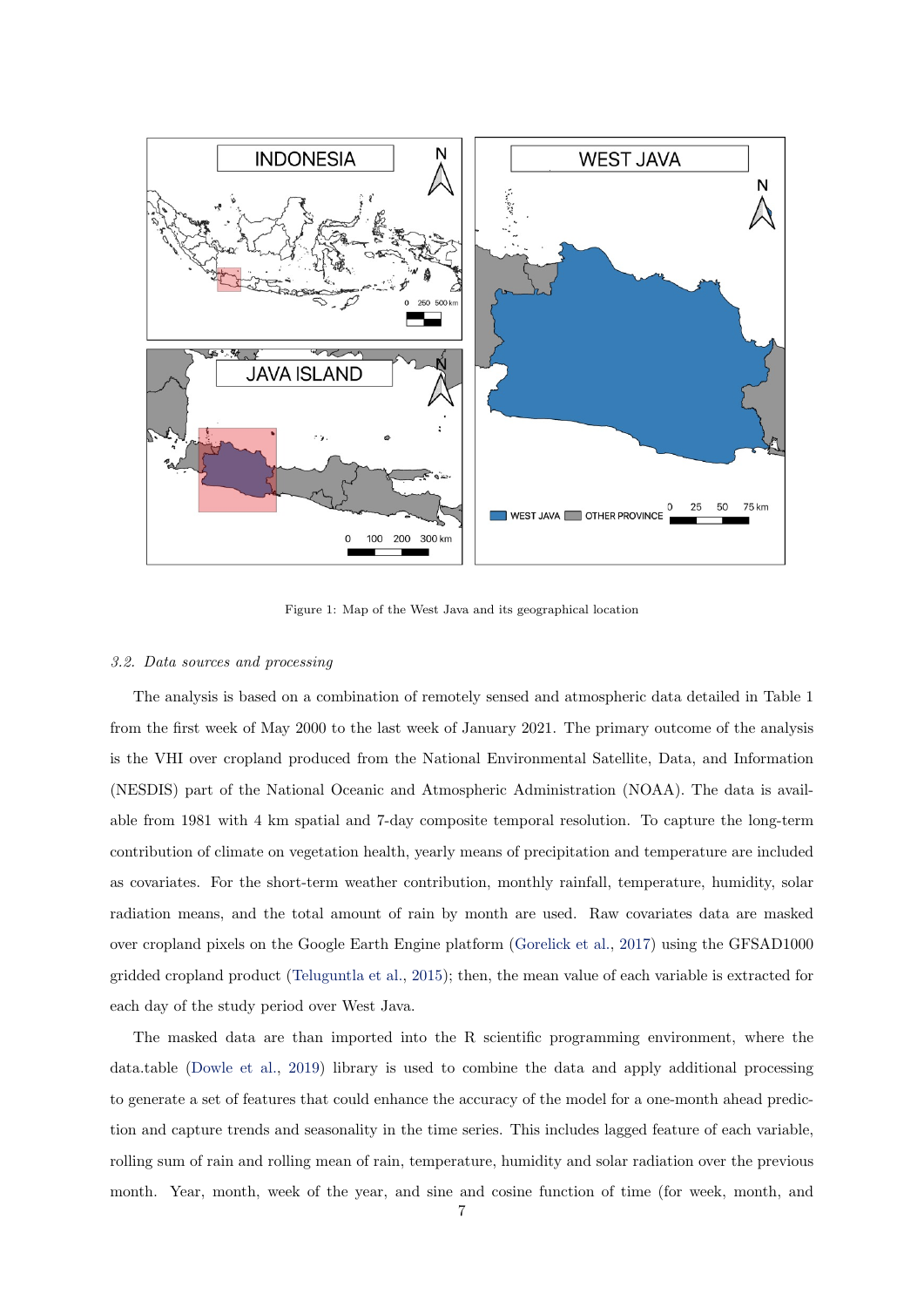year), are included as additional predictors. Finally, the chained random forest algorithm (Stekhoven and Buhlmann, 2011) of the package MissRanger (Mayer, 2019) is used to impute the missing data (3%).

| Data product                                                                                           | Variable<br>Source                                                                                                          |                                                                                                                                       |  |
|--------------------------------------------------------------------------------------------------------|-----------------------------------------------------------------------------------------------------------------------------|---------------------------------------------------------------------------------------------------------------------------------------|--|
| GFSAD1000: Cropland Extent<br>1km Multi-Study Crop Mask                                                | Landcover<br>Teluguntla et al. (2015)                                                                                       |                                                                                                                                       |  |
| STAR - Global Vegetation Health<br>Products: Province-Averaged VH                                      | <b>VHI</b>                                                                                                                  | Kogan (1987, 1990)                                                                                                                    |  |
| CHIRPS Daily: Climate Hazards<br>Group InfraRed Precipitation with<br>Station Data (version 2.0 final) | Precipitation                                                                                                               | Funk et al. (2015)                                                                                                                    |  |
| MOD11A1.006 Terra Land Surface Tem-<br>perature and Emissivity Daily Global 1km                        | $LST_Day_1km$                                                                                                               | Wan et al. (2015)                                                                                                                     |  |
| CFSV2: NCEP Climate Forecast Sys-<br>tem Version 2, 6-Hourly Products                                  | Maximum specific humidity 2m above ground,<br>6-hour interval, Downward Short-Wave<br>Radiation Flux surface 6 Hour Average | (Saha et al., 2011)                                                                                                                   |  |
| Indonesia shapefile                                                                                    | Subnational Administrative Boundaries                                                                                       | Administrative boundaries from level 0 to<br>4 contain P-codes derived from the Badan<br>Pusat Statistik (BPS - Statistics Indonesia) |  |

#### Table 1: Input data

#### 3.3. Statistical modelling

To provide a probabilistic prediction of a given variable, the first step is to choose the parametric probability distribution of Y conditional on X. A first exploration of the outcome variable can give a good idea of the distribution followed by a statistical test (Hohberg et al., 2020). The latter is carried with the use of the *gamlss* function from the gamlss library (Stasinopoulos et al., 2007) to test how well a given conditional distribution fits the data based on the Quantile Residuals diagnostic fit of mean, variance, skewness, kurtosis, and the Filliben correlation coefficient test (Filliben, 1975) which measure the correlation between theoretical and sample quantiles of the conditional distribution of interest.

Using the data mentioned above and the chosen parametric distribution, the NGBoost algorithm (Duan et al., 2020) (as implemented in Python) with Regression Tree as the base learner and the Log-Score as the Scoring Rule, is trained on the first 19 years of weekly data (from the first week of May 2000 to the last week of January 2020). Tenfold cross-validation with a random search and 200 iterations is performed to find the best hyper-parameters (Wright and Ziegler, 2015) evaluated with the root mean square error (RMSE). Finally, the last year of data (from the first week of February 2020 to the last week of January 2021) is used as a test-set and to further explore the time heterogeneity of the distribution of the probabilistic prediction.

#### 4. Results

#### 4.1. Choice of the Parametric probability distribution

As discussed in the previous paragraph, a first step to get an idea of the form of probability distribution to be used to model the data can come from a simple plot of the distribution of the outcome variable. Figure 2 depicts the distribution of VHI for the whole study period, which resembles a normal distribution.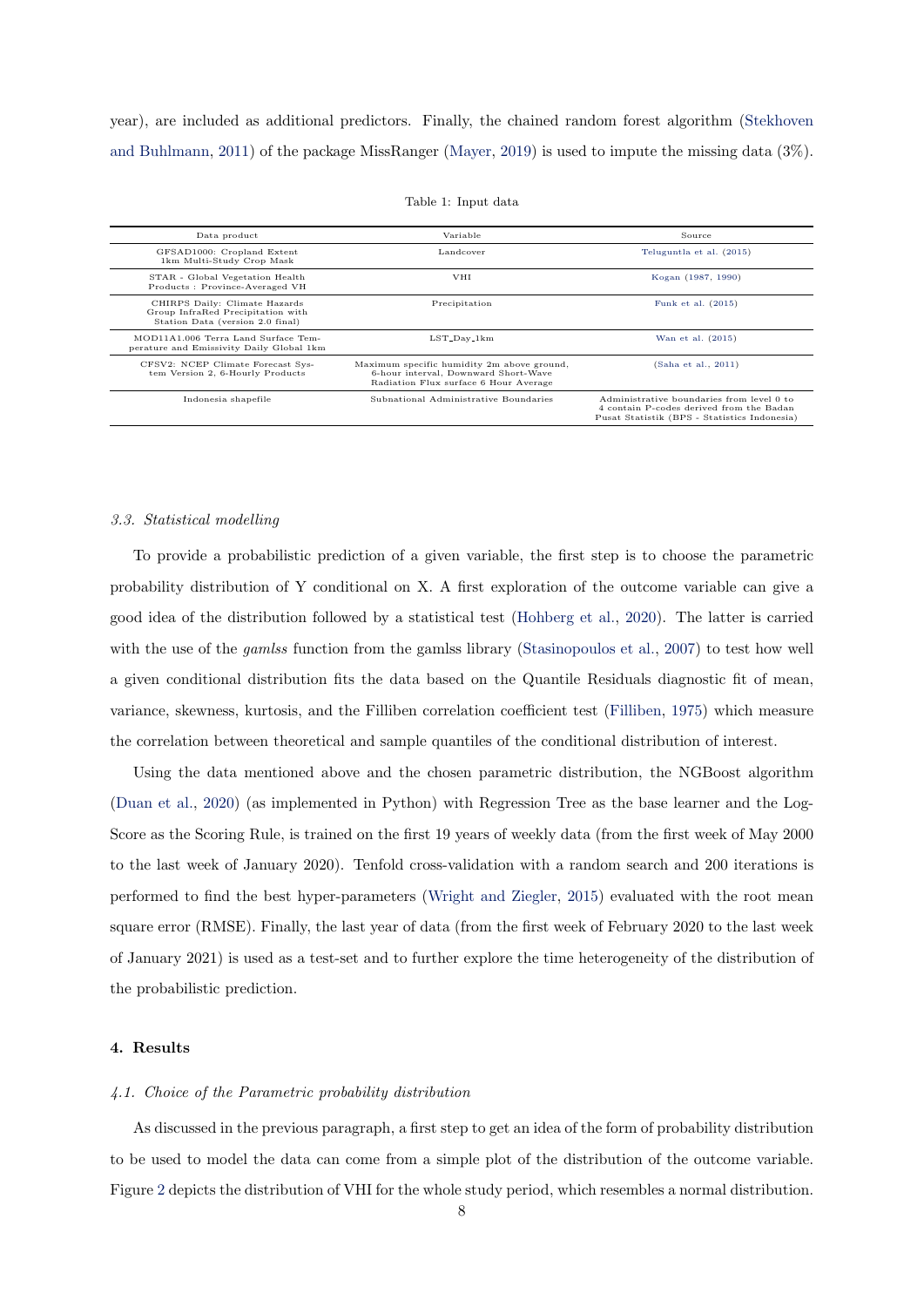

Figure 2: Distribution of the Vegetation Health index

To test whether the normal distribution is a good candidate, additional test are carried using *gamlss*. The set of covariates detailed in the previous section is related to each of the normal distribution parameters, that is, the mean  $(\mu)$  and standard deviation  $(\sigma)$  of the outcome variable. Figure 3 and Table 2, show that the q-q plot and statistics suggest that the normal distribution fit well the conditional distribution of VHI on the covariates. Specifically, the q-q plot does not show remarkable departures from a standard normal distribution, and the statistical test of the quantile residuals highlights a high, very close to one, Filliben correlation coefficient. Skewness and Kurtosis are close to 0 and 3, respectively. Additionally, the mean and the variance are very close to the expected values of 0 and 1, respectively.



Figure 3: Q-Q plot of the conditional distribution of VHI based on the normal distribution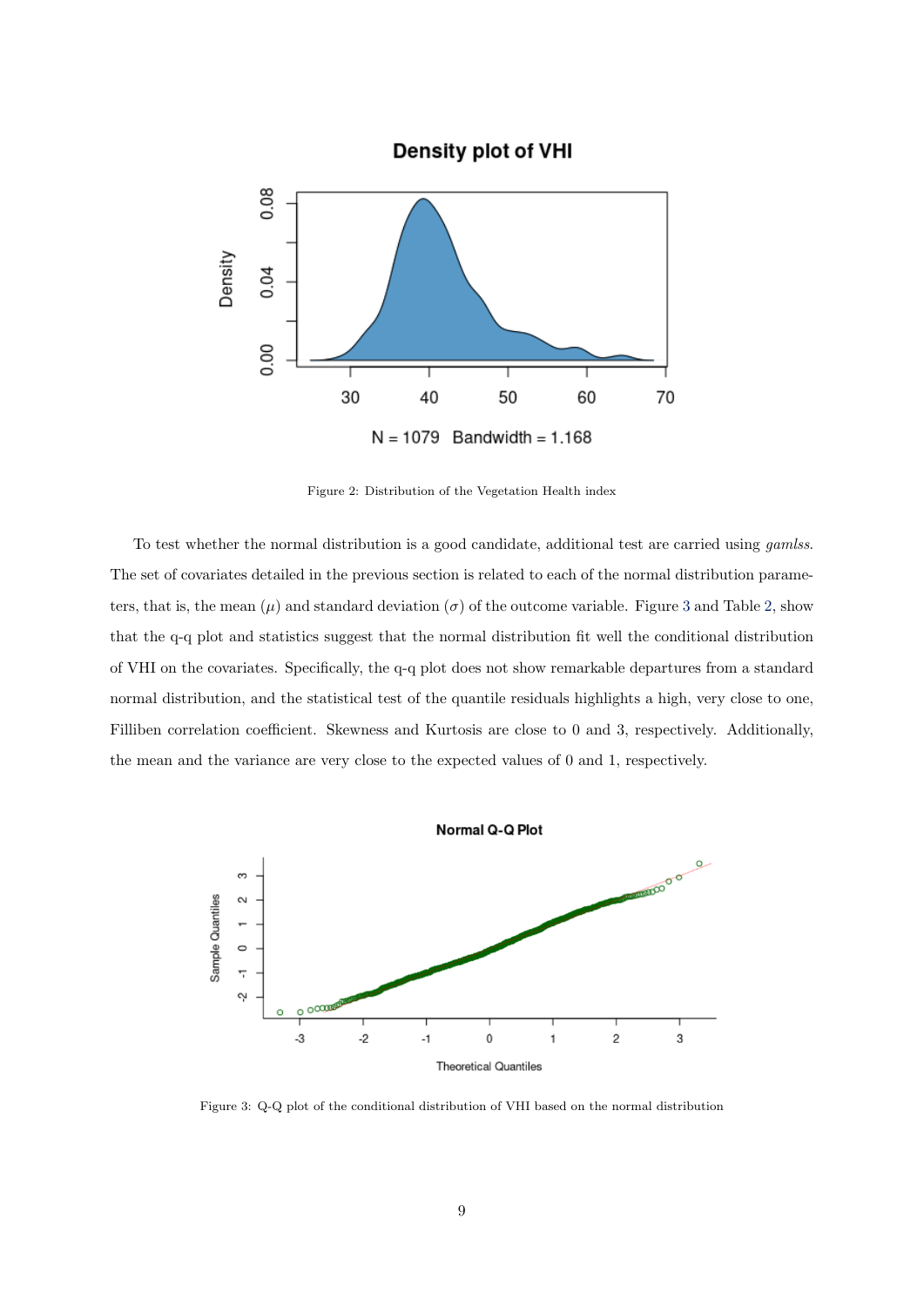Table 2: Summary of the Quantile Residuals

| Filliben Correlation Coef. | 0.9978899    |
|----------------------------|--------------|
| Mean                       | -0.004851597 |
| Variance                   | 1.000904     |
| Coef. of Skewness          | 0.1374438    |
| Coef. of Kurtosis          | 2.703511     |

Table 4: Negative Log-Likelihood and Accuracy of the Predicted Intervals on the test set

| NLL                     | 2.278 |
|-------------------------|-------|
| N. obs. within Interval | 49    |
| % obs. within Interval  | 0.94  |

## 4.2. Model training and testing

Table 3 presents the R-squared  $(R^2)$ , root mean square percentage error (RMSPE) and mean absolute percentage error (MAPE) for both the training dataset (from the first week of May 2000 to the last week of January 2020) and test dataset (from the first week of February 2020 to the last week of January 2021). Figure 2 illustrates the observed and predicted value of VHI along with the 95% prediction interval over the testing period.

Table 3: Model training and testing benchmarks

| Dataset | $\mathrm{R}^2$ | <b>RMSPE</b> | <b>MAPE</b> |
|---------|----------------|--------------|-------------|
| Train   | 0.930          | 0.041        | 0.032       |
| Test.   | 0.863          | 0.047        | 0.041       |



Figure 4: Predicted vs Observed values of VHI over 52 weeks with 95% Predicted Interval

The algorithm is able to accurately learn the historical values of VHI conditional on the set of covariates with good results on both the training and testing dataset. More importantly, 94% of the observed values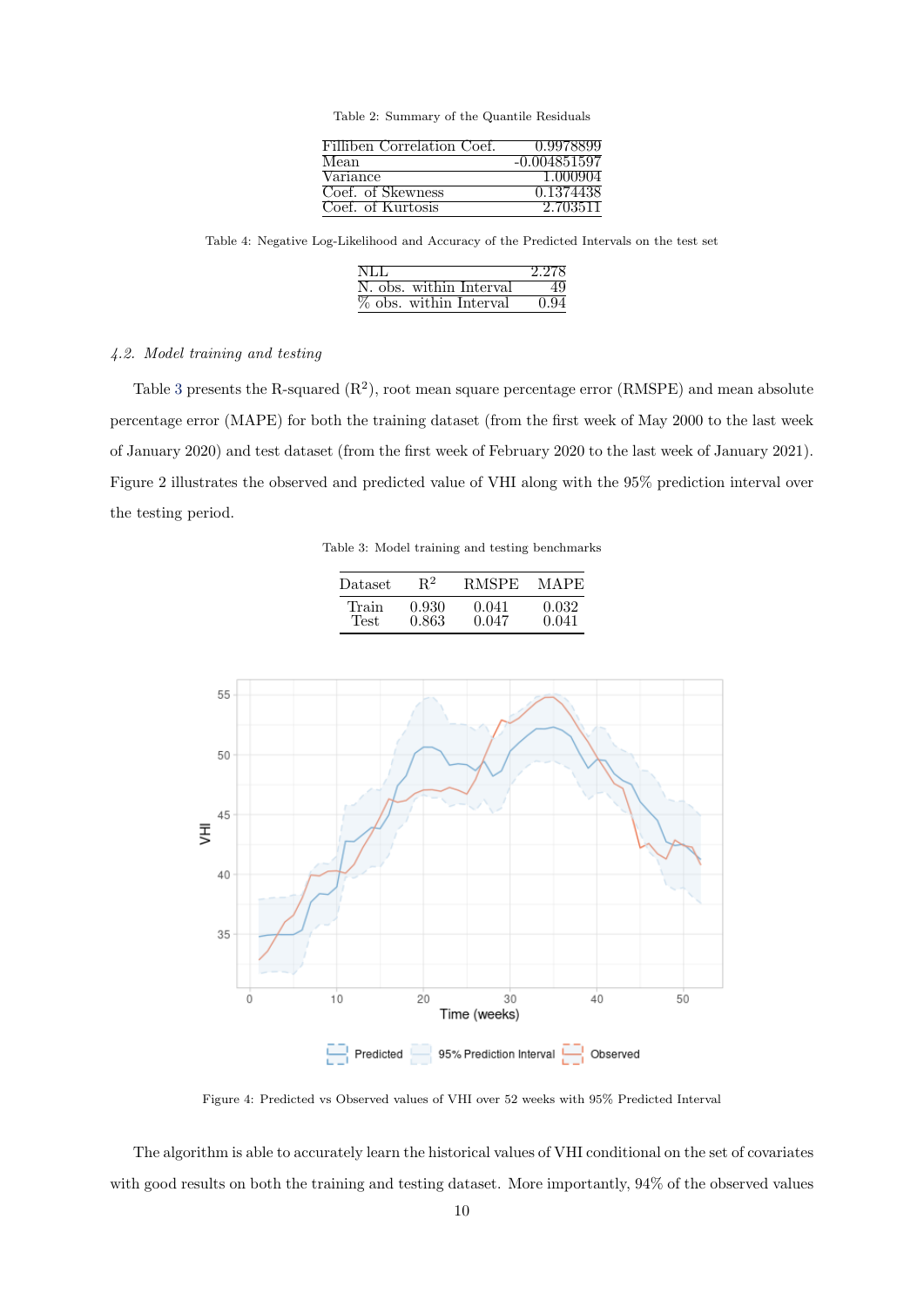(49 out of 52) of VHI fall within the model's 95% prediction interval (Table 4). This highlights the ability of the model to correctly predict the range of possible values that the outcome could take at each single predicted point within a 95% probability interval.

## 4.3. Time heterogeneity of the predicted values

Using density ridgeline plots, I explore changes in the VHI probability distributions over the months from February 2020 to January 2021. From the density plot in figure 5, we can see that the range of possible values of VHI goes from around 30 to 55, with most of the months falling in the interval 40 to 50. February and March are the months with critically low level below 40, indicating increased vegetation stress. Between June to November, the VHI is expected to fall in a range indicating good vegetation condition (45 to 55) with not much variation.



Figure 5: Time Heterogeneity of the Probability Distribution of VHI by Month

Figure 6 provides an in-depth look at the cumulative distribution function (CDF) of the predicted values of the VHI. Here it is evaluated the probability that the VHI could take values below 50 and 40, indicating stressed vegetation. February and March 2020 have a probability equal to 1 to fall below both the two thresholds but the chance of having a VHI below 40 drops down to zero from the 10th week and increases again at the end of the study period, which correspond to January 2021. The probability of having the VHI below 50 ranges from 0.5 to 0.9 for most of the year.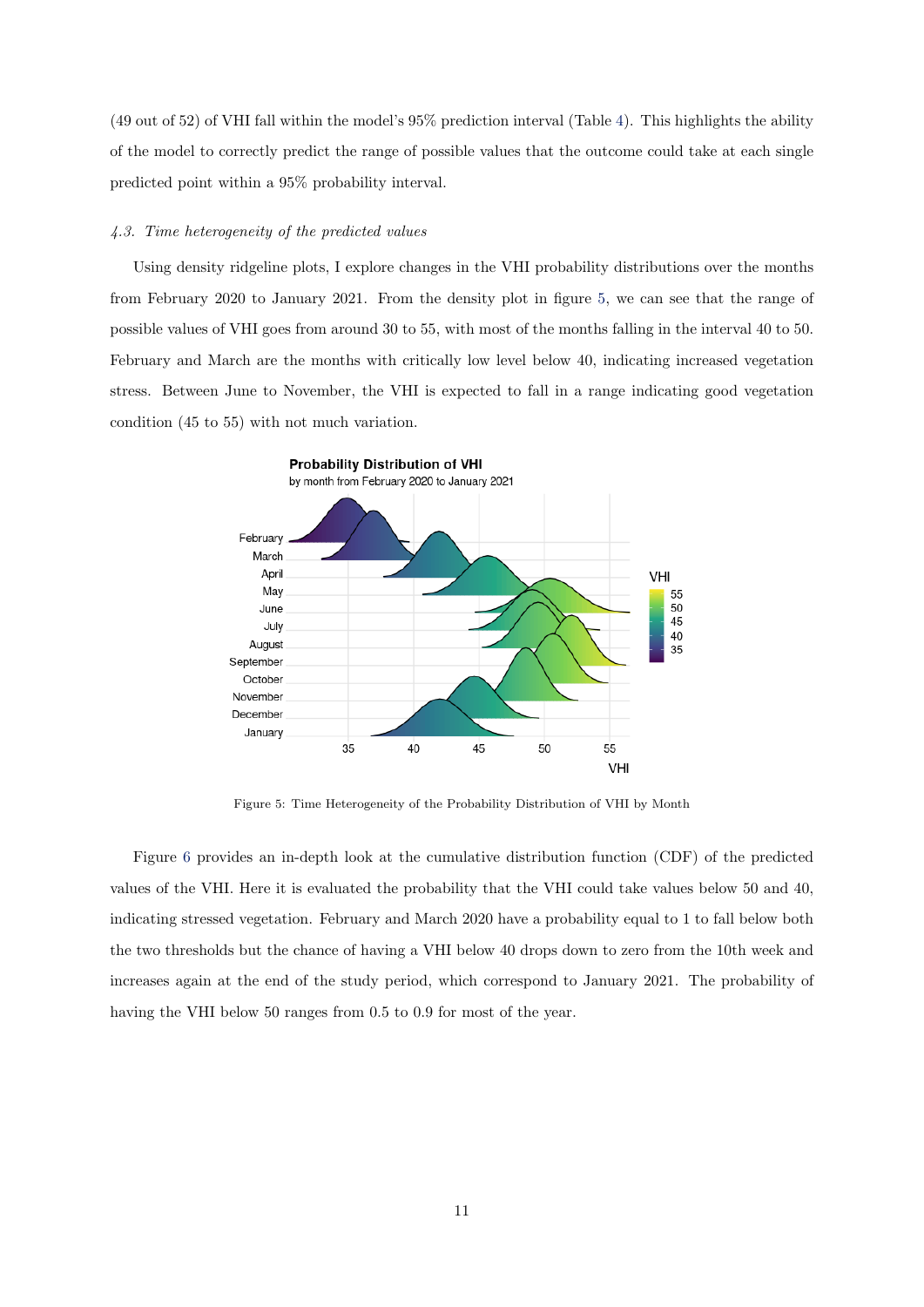

Figure 6: Probability of VHI below 40 and 50

#### 5. Discussion and conclusions

In a scenario where climate change, population growth and global diseases threaten economic access to food and increase the chances of malnutrition, it is fundamental to provide reliable predictions of vegetation health condition to inform food security plans and policy-making better. This work takes a step forwards, shading light into how to mitigate the uncertainty that accompanies every statement about the future. Using a novel Machine Learning algorithm and 20 years of weekly high-resolution satellite data, the analysis shows the ability of the model to learn well the historical patterns of vegetation health levels as measured by the VHI and output a prediction interval that captures 94% of the observed values. By exploring the probabilistic distribution and the time heterogeneity of the output, February and March are found to be characterised by a probability of reaching critically low levels of VHI below 40, above 75%.

The limitations of the analysis and its findings can be found in the potential error in remotely sensed variables used in the analysis and generally in the data granularity. The analysis could be extended to other regions of Indonesia and other developing countries where food security is at risk. Overall the analysis contributes to the growing literature focused on using remotely sensed data and machine learning algorithm to improve food security.

#### Code and data availability

The R, Python and Google Earth Engine JavaScript code to replicate the analysis and the figures are publicly hosted at <https://github.com/athammad/probVHI>. The repository includes references to retrieve the input data.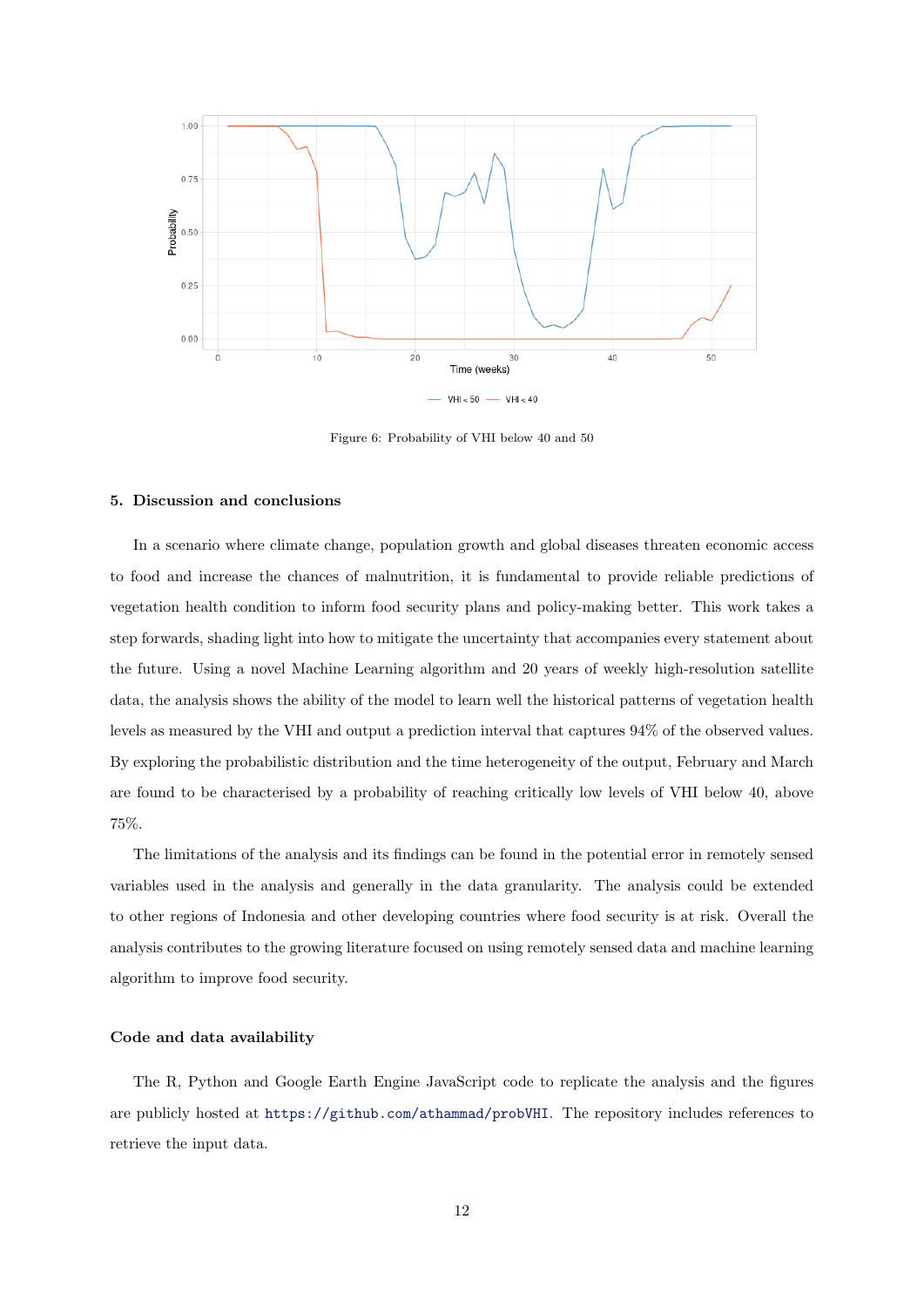#### CRediT authorship contribution statement

Ahmed T. Hammad: Conceptualization, Methodology, Formal analysis, Software, Visualization, Writing - original draft, Writing - review & editing.

## Conflict of interest

Declaration of interest: none.

#### Funding

This research did not receive any specific grant from funding agencies in the public, commercial, or not-for-profit sectors.

#### References

Amari, S.I., 1998. Natural gradient works efficiently in learning. Neural computation 10, 251–276.

- Anderson, R., Bayer, P.E., Edwards, D., 2020. Climate change and the need for agricultural adaptation. Current opinion in plant biology .
- Baniya, B., Tang, Q., Xu, X., Haile, G.G., Chhipi-Shrestha, G., 2019. Spatial and Temporal Variation of Drought Based on Satellite Derived Vegetation Condition Index in Nepal from 1982–2015. Sensors 19, 430. doi:[10.3390/s19020430](http://dx.doi.org/10.3390/s19020430).
- Başağaoğlu, H., Chakraborty, D., Winterle, J., 2020. A hybridized ngboost-xgboost framework for robust evaporation and evapotranspiration prediction. Hydrology and Earth System Sciences Discussions , 1–27.
- Bosetti, V., Carraro, C., Galeotti, M., Massetti, E., Tavoni, M., 2006. Witch a world induced technical change hybrid model. The Energy Journal 27, 13–37. URL: <http://www.jstor.org/stable/23297044>.
- BPS, 2016. Indikator statistik terkini provinsi jawa barat 2018. URL: [https://jabar.bps.go.id/statictable/2018/04/](https://jabar.bps.go.id/statictable/2018/04/24/563/rata-rata-suhu-dan-kelembaban-udara-menurut-bulan-di-provinsi-jawa-barat-2016.html) [24/563/rata-rata-suhu-dan-kelembaban-udara-menurut-bulan-di-provinsi-jawa-barat-2016.html](https://jabar.bps.go.id/statictable/2018/04/24/563/rata-rata-suhu-dan-kelembaban-udara-menurut-bulan-di-provinsi-jawa-barat-2016.html).
- BPS, 2019. Indikator statistik terkini provinsi jawa barat 2019. URL: [https://jabar.bps.go.id/indicator/163/310/1/](https://jabar.bps.go.id/indicator/163/310/1/planted-area-of-estate-crops.html) [planted-area-of-estate-crops.html](https://jabar.bps.go.id/indicator/163/310/1/planted-area-of-estate-crops.html).
- BPS, 2020a. Indikator statistik terkini provinsi jawa barat 2020. URL: [https://www.bps.go.id/indicator/53/1498/1/](https://www.bps.go.id/indicator/53/1498/1/luas-panen-produksi-dan-produktivitas-padi-menurut-provinsi.html) [luas-panen-produksi-dan-produktivitas-padi-menurut-provinsi.html](https://www.bps.go.id/indicator/53/1498/1/luas-panen-produksi-dan-produktivitas-padi-menurut-provinsi.html).
- BPS, 2020b. Indikator statistik terkini provinsi jawa barat 2020. URL: [https://jabar.bps.go.id/indicator/23/83/1/](https://jabar.bps.go.id/indicator/23/83/1/number-of-poor-population.html) [number-of-poor-population.html](https://jabar.bps.go.id/indicator/23/83/1/number-of-poor-population.html).
- BPS, 2020c. Indikator statistik terkini provinsi jawa barat 2020. URL: [https://jabar.bps.go.id/indicator/23/85/1/](https://jabar.bps.go.id/indicator/23/85/1/poverty-severity-index.html) [poverty-severity-index.html](https://jabar.bps.go.id/indicator/23/85/1/poverty-severity-index.html).
- BPS, 2021. Indikator statistik terkini provinsi jawa barat 2021 edisi maret. URL: [https://jabar.bps.go.id/publication/](https://jabar.bps.go.id/publication/2021/04/06/c65838c8d3cd7d6a92d7f1a7/indikator-statistik-terkini-provinsi-jawa-barat-edisi-maret-2021.html) [2021/04/06/c65838c8d3cd7d6a92d7f1a7/indikator-statistik-terkini-provinsi-jawa-barat-edisi-maret-2021.](https://jabar.bps.go.id/publication/2021/04/06/c65838c8d3cd7d6a92d7f1a7/indikator-statistik-terkini-provinsi-jawa-barat-edisi-maret-2021.html) [html](https://jabar.bps.go.id/publication/2021/04/06/c65838c8d3cd7d6a92d7f1a7/indikator-statistik-terkini-provinsi-jawa-barat-edisi-maret-2021.html).
- Chipman, H.A., George, E.I., McCulloch, R.E., et al., 2010. Bart: Bayesian additive regression trees. The Annals of Applied Statistics 4, 266–298.
- Csillik, O., Kumar, P., Mascaro, J., O'Shea, T., Asner, G.P., 2019. Monitoring tropical forest carbon stocks and emissions using planet satellite data. Scientific reports 9, 1–12.
- Dowle, M., Srinivasan, A., Gorecki, J., Chirico, M., Stetsenko, P., Short, T., Lianoglou, S., Antonyan, E., Bonsch, M., Parsonage, H., et al., 2019. Package 'data. table'. Extension of 'data. frame .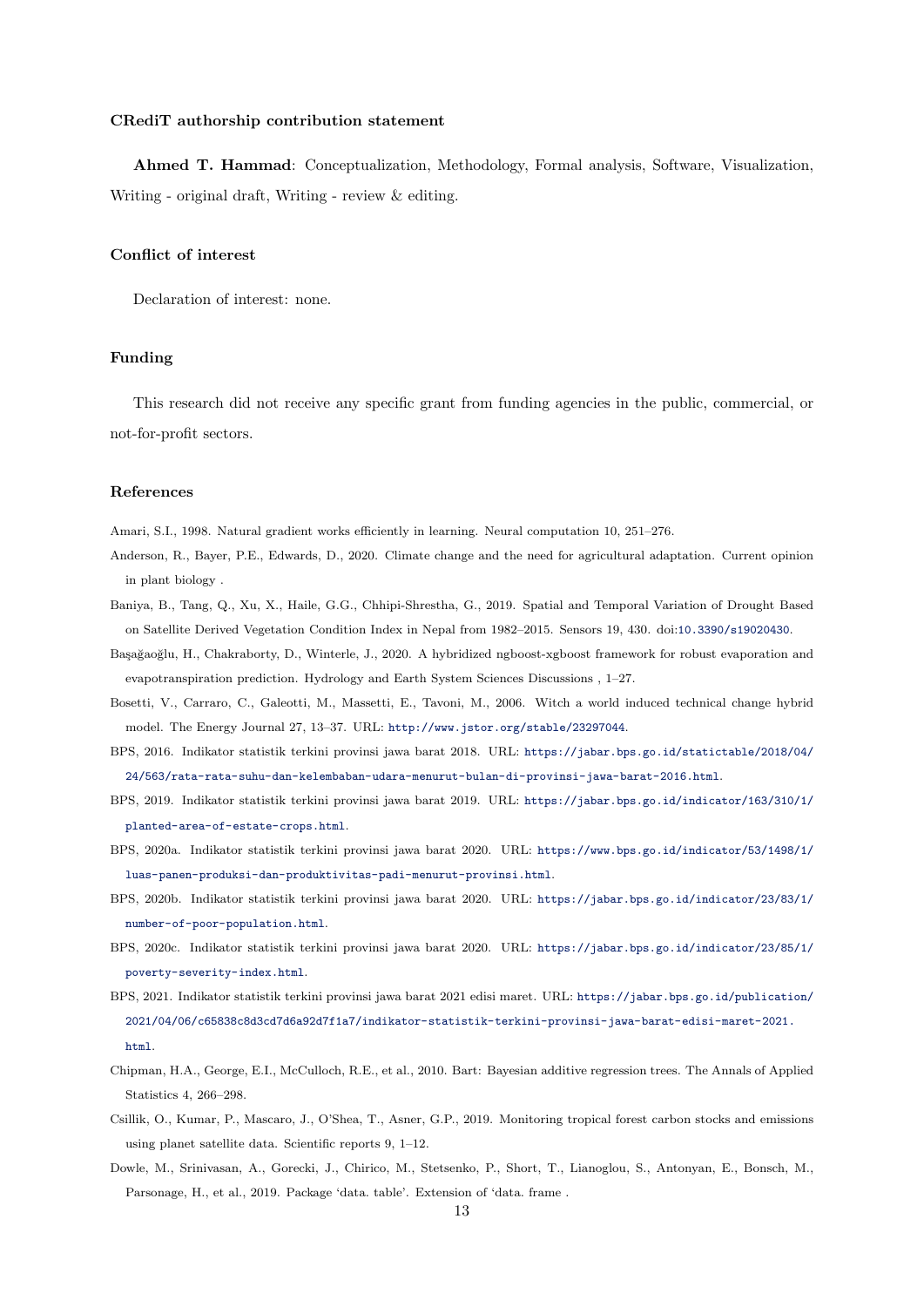- Duan, T., Anand, A., Ding, D.Y., Thai, K.K., Basu, S., Ng, A., Schuler, A., 2020. Ngboost: Natural gradient boosting for probabilistic prediction, in: International Conference on Machine Learning, PMLR. pp. 2690–2700.
- Filliben, J.J., 1975. The probability plot correlation coefficient test for normality. Technometrics 17, 111–117.
- Friedman, J.H., 2001. Greedy function approximation: a gradient boosting machine. Annals of statistics , 1189–1232.
- Funk, C., Peterson, P., Landsfeld, M., Pedreros, D., Verdin, J., Shukla, S., Husak, G., Rowland, J., Harrison, L., Hoell, A., et al., 2015. The climate hazards infrared precipitation with stations—a new environmental record for monitoring extremes. Scientific data 2, 1–21.
- Ghahramani, Z., 2015. Probabilistic machine learning and artificial intelligence. Nature 521, 452–459.
- Gneiting, T., Katzfuss, M., 2014. Probabilistic forecasting. Annual Review of Statistics and Its Application 1, 125–151.
- Gorelick, N., Hancher, M., Dixon, M., Ilyushchenko, S., Thau, D., Moore, R., 2017. Google earth engine: Planetary-scale geospatial analysis for everyone. Remote sensing of Environment 202, 18–27.
- Hammad, A.T., Falchetta, G., Wirawan, I.B.M., 2021. Back to the fields? increased agricultural land greenness after a covid-19 lockdown. Environmental Research Communications URL: [http://iopscience.iop.org/article/10.1088/](http://iopscience.iop.org/article/10.1088/2515-7620/abffa4) [2515-7620/abffa4](http://iopscience.iop.org/article/10.1088/2515-7620/abffa4).
- Helton, J.C., Johnson, J.D., Oberkampf, W.L., Sallaberry, C.J., 2010. Representation of analysis results involving aleatory and epistemic uncertainty. International Journal of General Systems 39, 605–646.
- Hohberg, M., Pütz, P., Kneib, T., 2020. Treatment effects beyond the mean using distributional regression: Methods and guidance. PloS one 15, e0226514.
- Irvin, J., Sheng, H., Ramachandran, N., Johnson-Yu, S., Zhou, S., Story, K., Rustowicz, R., Elsworth, C., Austin, K., Ng, A.Y., 2020. Forestnet: Classifying drivers of deforestation in indonesia using deep learning on satellite imagery. arXiv preprint arXiv:2011.05479 .
- Kabir, H.D., Khosravi, A., Hosen, M.A., Nahavandi, S., 2018. Neural network-based uncertainty quantification: A survey of methodologies and applications. IEEE access 6, 36218–36234.
- Kamble, D.B., Gautam, S., Bisht, H., Rawat, S., Kundu, A., 2019. Drought assessment for kharif rice using standardized precipitation index (spi) and vegetation condition index (vci). Journal of Agrometeorology 21, 182–187.
- Karnieli, A., Bayasgalan, M., Bayarjargal, Y., Agam, N., Khudulmur, S., Tucker, C.J., 2006. Comments on the use of the Vegetation Health Index over Mongolia. Int. J. Remote Sens. 27, 2017–2024. doi:[10.1080/01431160500121727](http://dx.doi.org/10.1080/01431160500121727).
- Kogan, F., 1987. Vegetation health index for areal analysis of ndvi in monitoring crop conditions, in: Preprint 18th Conf. on Agricultural and Forest Meteorology, pp. 103–114.
- Kogan, F., 2002. World droughts in the new millennium from AVHRR-based vegetation health indices. EOS Trans. Am. Geophys. Union 83, 557–563. doi:[10.1029/2002EO000382](http://dx.doi.org/10.1029/2002EO000382).
- Kogan, F., 2019. Remote sensing for food security. Springer.
- Kogan, F., Stark, R., Gitelson, A., Jargalsaikhan, L., Dugrajav, C., Tsooj, S., 2004. Derivation of pasture biomass in Mongolia from AVHRR-based vegetation health indices. Int. J. Remote Sens. 25, 2889–2896. doi:[10.1080/](http://dx.doi.org/10.1080/01431160410001697619) [01431160410001697619](http://dx.doi.org/10.1080/01431160410001697619).
- Kogan, F., Yang, B., Wei, G., Zhiyuan, P., Xianfeng, J., 2005. Modelling corn production in china using avhrr-based vegetation health indices. International Journal of Remote Sensing 26, 2325–2336.
- Kogan, F.N., 1990. Remote sensing of weather impacts on vegetation in non-homogeneous areas. International Journal of Remote Sensing 11, 1405–1419.
- Kogan, F.N., 1997. Global drought watch from space. Bulletin of the American Meteorological Society 78, 621–636.
- Kriegler, F., Malila, W., Nalepka, R., Richardson, W., 1969. Preprocessing transformations and their effects on multispectral recognition. Remote Sensing of Environment, VI , 97.
- Li, Y., Wang, Y., Wu, B., 2020. Short-term direct probability prediction model of wind power based on improved natural gradient boosting. Energies 13, 4629.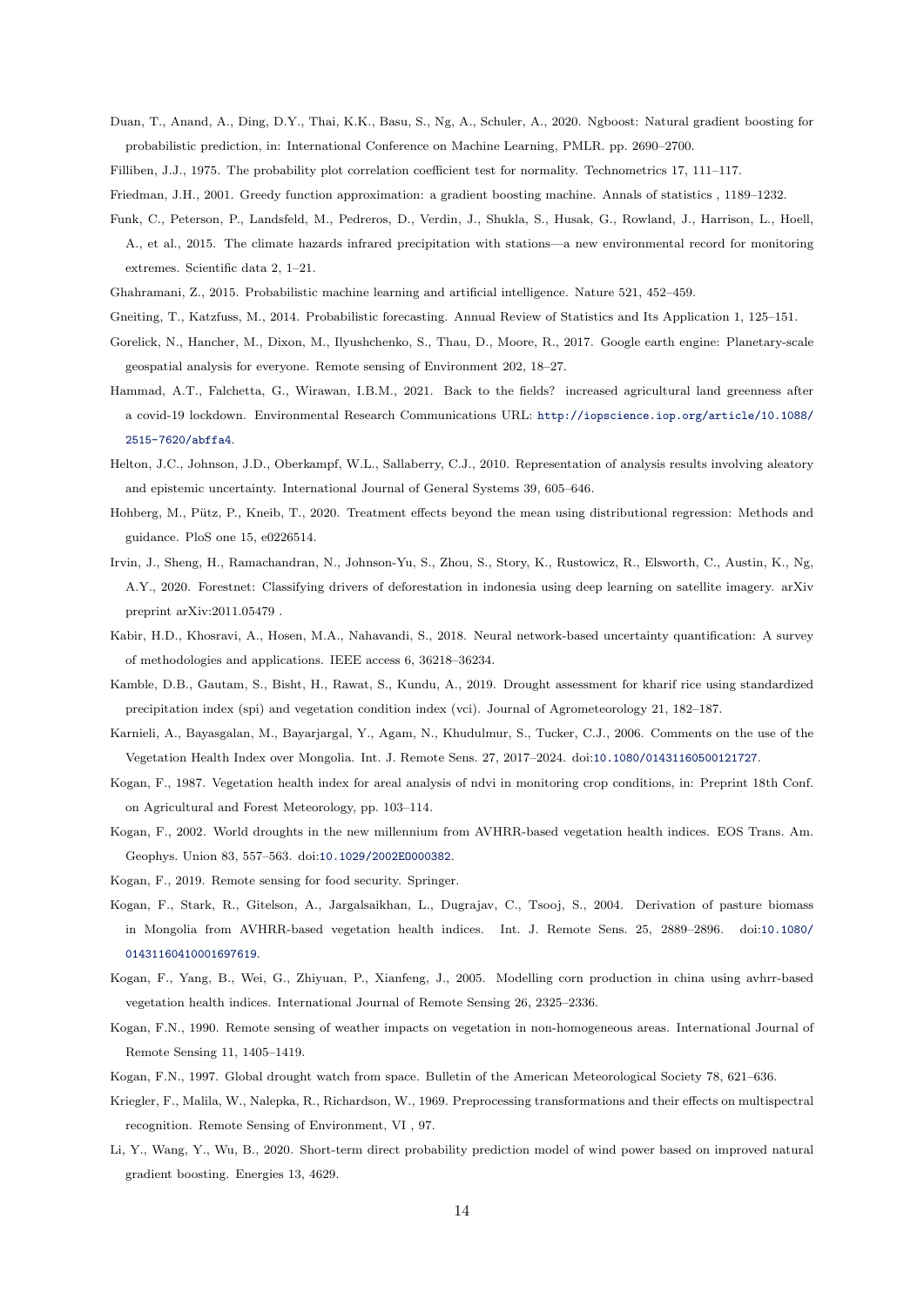- Liang, L., Sun, Q., Luo, X., Wang, J., Zhang, L., Deng, M., Di, L., Liu, Z., 2017. Long-term spatial and temporal variations of vegetative drought based on vegetation condition index in China. Ecosphere 8, e01919. doi:[10.1002/ecs2.1919](http://dx.doi.org/10.1002/ecs2.1919).
- Ma'rufah, U., Hidayat, R., Prasasti, I., 2017. Analysis of relationship between meteorological and agricultural drought using standardized precipitation index and vegetation health index. IOP Conf. Ser.: Earth Environ. Sci. 54, 012008. doi:[10.1088/1755-1315/54/1/012008](http://dx.doi.org/10.1088/1755-1315/54/1/012008).
- Masitoh, F., Rusydi, A., 2019. Vegetation health index (vhi) analysis during drought season in brantas watershed, in: IOP Conference Series: Earth and Environmental Science, IOP Publishing. p. 012033.
- Mayer, M., 2019. missranger: Fast imputation of missing values URL: <https://CRAN.R-project.org/package=missRanger>. r package version 2.1.0.
- Mbow, C., Rosenzweig, C.E., Barioni, L.G., Benton, T.G., Herrero, M., Krishnapillai, M., Ruane, A.C., Liwenga, E., Pradhan, P., Rivera-Ferre, M.G., et al., 2020. Food security .
- Mistry, M.N., 2019. A High-Resolution Global Gridded Historical Dataset of Climate Extreme Indices. Data 4, 41. doi:[10.3390/data4010041](http://dx.doi.org/10.3390/data4010041).
- Mora, C., Caldwell, I.R., Caldwell, J.M., Fisher, M.R., Genco, B.M., Running, S.W., 2015. Suitable Days for Plant Growth Disappear under Projected Climate Change: Potential Human and Biotic Vulnerability. PLoS Biol. 13, e1002167. doi:[10.1371/journal.pbio.1002167](http://dx.doi.org/10.1371/journal.pbio.1002167).
- Orlovsky, L., Kogan, F., Eshed, E., Dugarjav, C., 2010. Monitoring Droughts and Pastures Productivity in Mongolia Using NOAA-AVHRR Data, in: Use of Satellite and In-Situ Data to Improve Sustainability. Springer, Dordrecht, The Netherlands, pp. 69–79. doi:[10.1007/978-90-481-9618-0\\_8](http://dx.doi.org/10.1007/978-90-481-9618-0_8).
- Palmer, T., 2012. Towards the probabilistic earth-system simulator: A vision for the future of climate and weather prediction. Quarterly Journal of the Royal Meteorological Society 138, 841–861.
- Pei, F., Wu, C., Liu, X., Li, X., Yang, K., Zhou, Y., Wang, K., Xu, L., Xia, G., 2018. Monitoring the vegetation activity in China using vegetation health indices. Agric. For. Meteorol. 248, 215–227. doi:[10.1016/j.agrformet.2017.10.001](http://dx.doi.org/10.1016/j.agrformet.2017.10.001).
- Peng, T., Zhi, X., Ji, Y., Ji, L., Tian, Y., 2020. Prediction skill of extended range 2-m maximum air temperature probabilistic forecasts using machine learning post-processing methods. Atmosphere 11, 823.
- Porter, J.R., Xie, L., Challinor, A.J., Cochrane, K., Howden, S.M., Iqbal, M.M., Lobell, D.B., Travasso, M.I., 2014. Food security and food production systems .
- Rahman, A., Roytman, L., Krakauer, N.Y., Nizamuddin, M., Goldberg, M., 2009. Use of Vegetation Health Data for Estimation of Aus Rice Yield in Bangladesh. Sensors 9, 2968–2975. doi:[10.3390/s90402968](http://dx.doi.org/10.3390/s90402968).
- Saha, S., Moorthi, S., Wu, X., Wang, J., Nadiga, S., Tripp, P., Behringer, D., Hou, Y., Chuang, H.y., Iredell, M., et al., 2011. Ncep climate forecast system version 2 (cfsv2) 6-hourly products. Research Data Archive at the National Center for Atmospheric Research, Computational and Information Systems Laboratory .
- Salazar, L., Kogan, F., Roytman, L., 2007. Use of remote sensing data for estimation of winter wheat yield in the united states. International journal of remote sensing 28, 3795–3811.
- Sishodia, R.P., Ray, R.L., Singh, S.K., 2020. Applications of remote sensing in precision agriculture: A review. Remote Sensing 12, 3136.
- Stasinopoulos, D.M., Rigby, R.A., et al., 2007. Generalized additive models for location scale and shape (gamlss) in r. Journal of Statistical Software 23, 1–46.
- Stekhoven, D.J., Buhlmann, P., 2011. Missforest–non-parametric missing value imputation for mixed-type data. Bioinformatics 28, 112–118. doi:[10.1093/bioinformatics/btr597](http://dx.doi.org/10.1093/bioinformatics/btr597).
- Teluguntla, P., Thenkabail, P.S., Xiong, J., Gumma, M.K., Giri, C., Milesi, C., Ozdogan, M., Congalton, R., Tilton, J., Sankey, T.T., et al., 2015. Global cropland area database (gcad) derived from remote sensing in support of food security in the twenty-first century: current achievements and future possibilities .
- UNICEF, 2018. Nutrition capacity assessment in Indonesia | United Nation Children's Fund (UNICEF). URL: [https:](https://www.unicef.org/indonesia/reports/nutrition-capacity-assessment-indonesia)